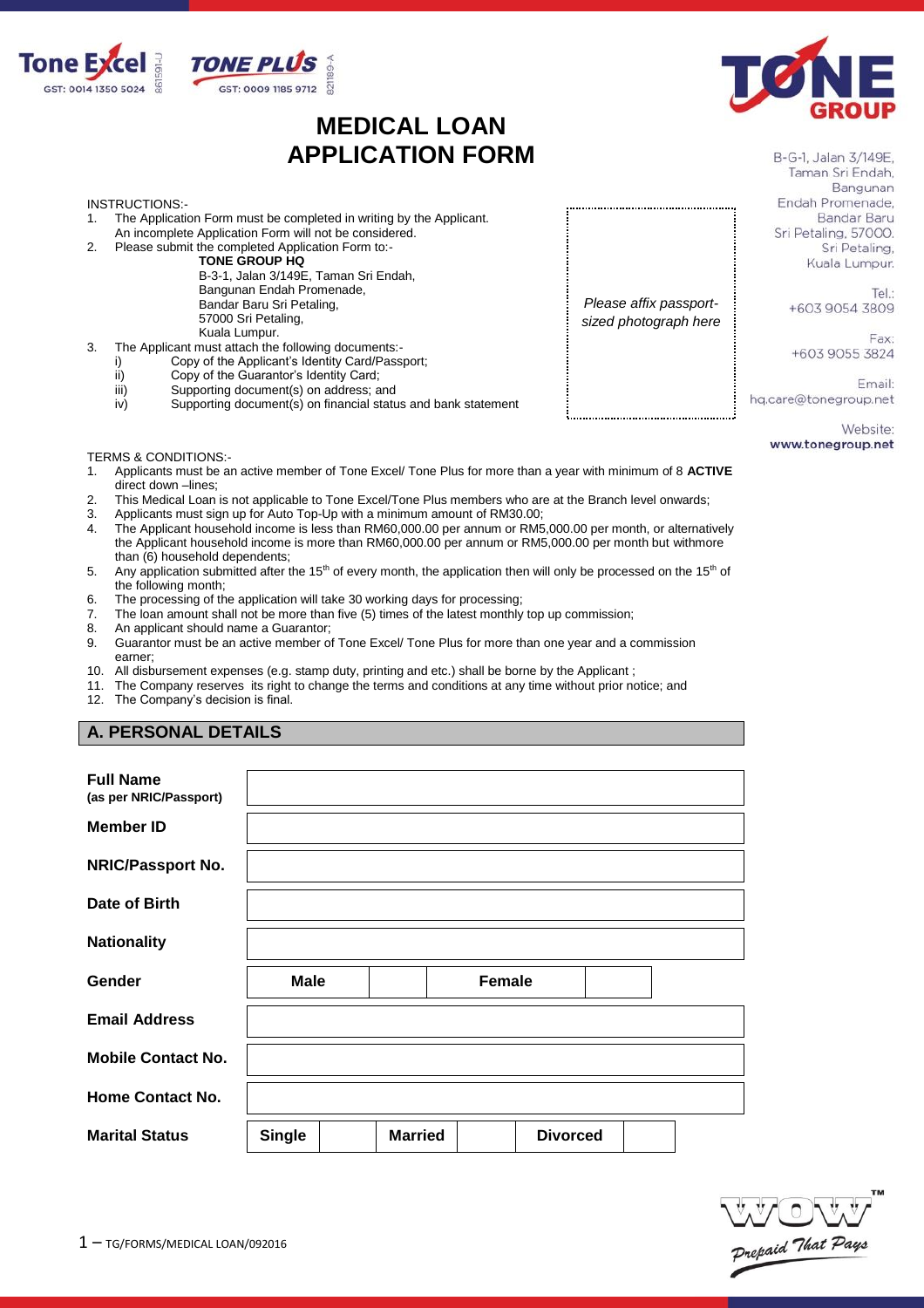





B-G-1, Jalan 3/149E,

| <b>Address</b>         | Taman Sri Endah,<br>Bangunan<br>Endah Promenade,<br>Bandar Baru<br>Sri Petaling, 57000. |
|------------------------|-----------------------------------------------------------------------------------------|
| <b>Postcode</b>        | Sri Petaling,<br>Kuala Lumpur.                                                          |
| <b>State</b>           | Tel:<br>+603 9054 3809                                                                  |
| Correspondence         | Fax:<br>+603 9055 3824                                                                  |
| <b>Address</b>         | Email:<br>hq.care@tonegroup.net                                                         |
| <b>Postcode</b>        | Website:<br>www.tonegroup.net                                                           |
| <b>State</b>           |                                                                                         |
| <b>B. LOAN DETAILS</b> |                                                                                         |
| Loan Amount (RM)       |                                                                                         |

# **C. PERSONAL DETAILS OF GUARANTOR**

| <b>Full Name</b>                         |               |                |                 |  |
|------------------------------------------|---------------|----------------|-----------------|--|
| (as per NRIC/Passport)                   |               |                |                 |  |
| <b>Member ID</b>                         |               |                |                 |  |
| <b>NRIC/Passport No.</b>                 |               |                |                 |  |
| Date of Birth                            |               |                |                 |  |
| <b>Nationality</b>                       |               |                |                 |  |
| Gender                                   | <b>Male</b>   |                | <b>Female</b>   |  |
| <b>Email Address</b>                     |               |                |                 |  |
| <b>Mobile Contact No.</b>                |               |                |                 |  |
| <b>Home Contact No.</b>                  |               |                |                 |  |
| <b>Marital Status</b>                    | <b>Single</b> | <b>Married</b> | <b>Divorced</b> |  |
| <b>Commission Earner</b>                 | Yes           |                | No              |  |
| <b>Monthly</b><br><b>Commission (RM)</b> |               |                |                 |  |

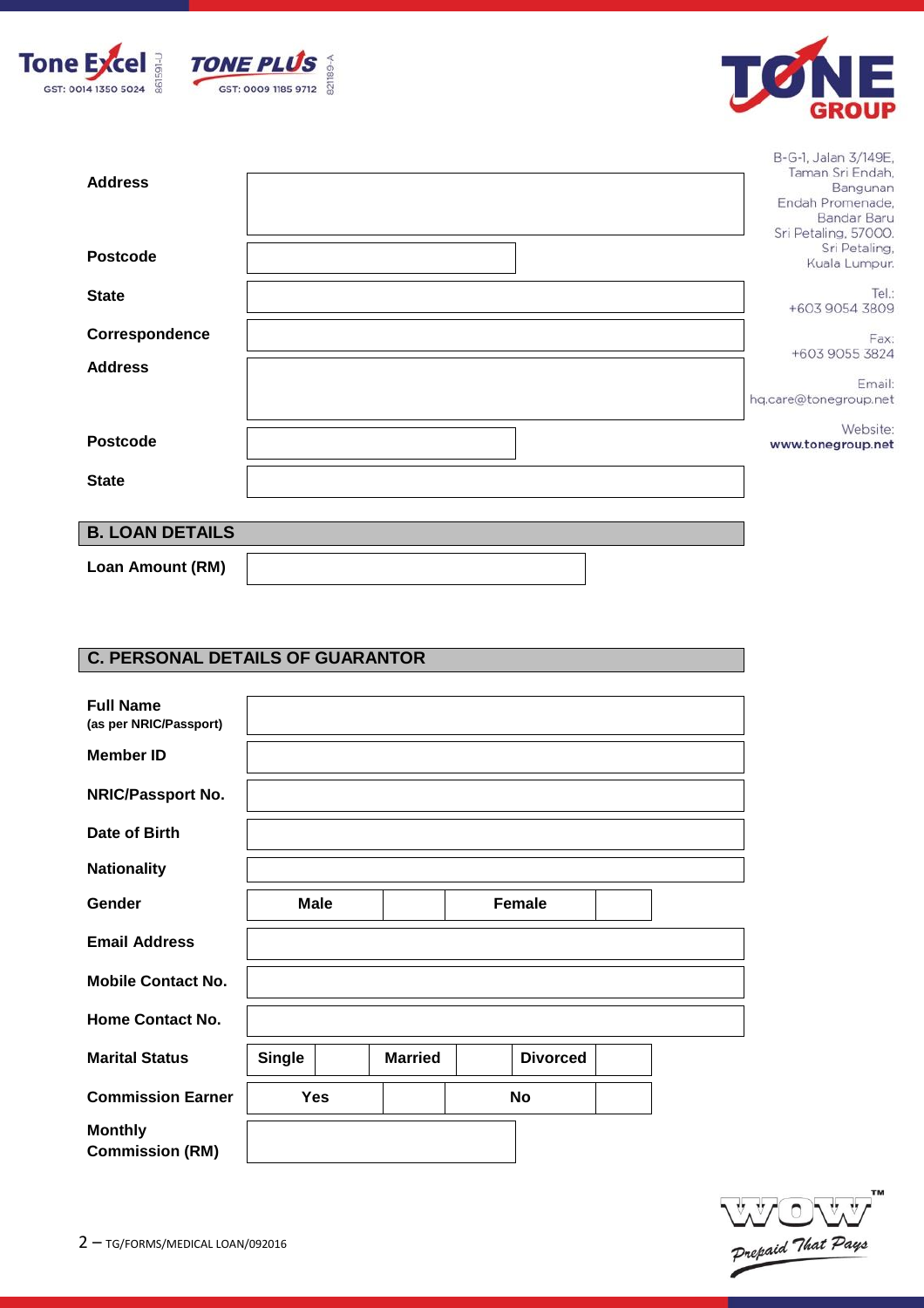





B-G-1, Jalan 3/149E,

| <b>Address</b>            |                          |                                   |                | Taman Sri Endah,<br>Bangunan<br>Endah Promenade,<br>Bandar Baru<br>Sri Petaling, 57000. |
|---------------------------|--------------------------|-----------------------------------|----------------|-----------------------------------------------------------------------------------------|
| <b>Postcode</b>           |                          |                                   |                | Sri Petaling,<br>Kuala Lumpur.                                                          |
| <b>State</b>              |                          |                                   |                | Tel:<br>+603 9054 3809                                                                  |
| Correspondence            |                          |                                   |                | Fax:<br>+603 9055 3824                                                                  |
| <b>Address</b>            |                          |                                   |                | Email:<br>hq.care@tonegroup.net                                                         |
| <b>Postcode</b>           |                          |                                   |                | Website:<br>www.tonegroup.net                                                           |
| <b>State</b>              |                          |                                   |                |                                                                                         |
| <b>Employment Status</b>  | Self-<br><b>Employed</b> | <b>Under</b><br><b>Employment</b> | <b>Retired</b> |                                                                                         |
| <b>Name of Employer</b>   |                          |                                   |                |                                                                                         |
| <b>Office Address</b>     |                          |                                   |                |                                                                                         |
| <b>Postcode</b>           |                          |                                   |                |                                                                                         |
| <b>State</b>              |                          |                                   |                |                                                                                         |
| <b>Designation</b>        |                          |                                   |                |                                                                                         |
| <b>Annual Income (RM)</b> |                          |                                   |                |                                                                                         |
| Other Income (RM)         |                          |                                   |                |                                                                                         |

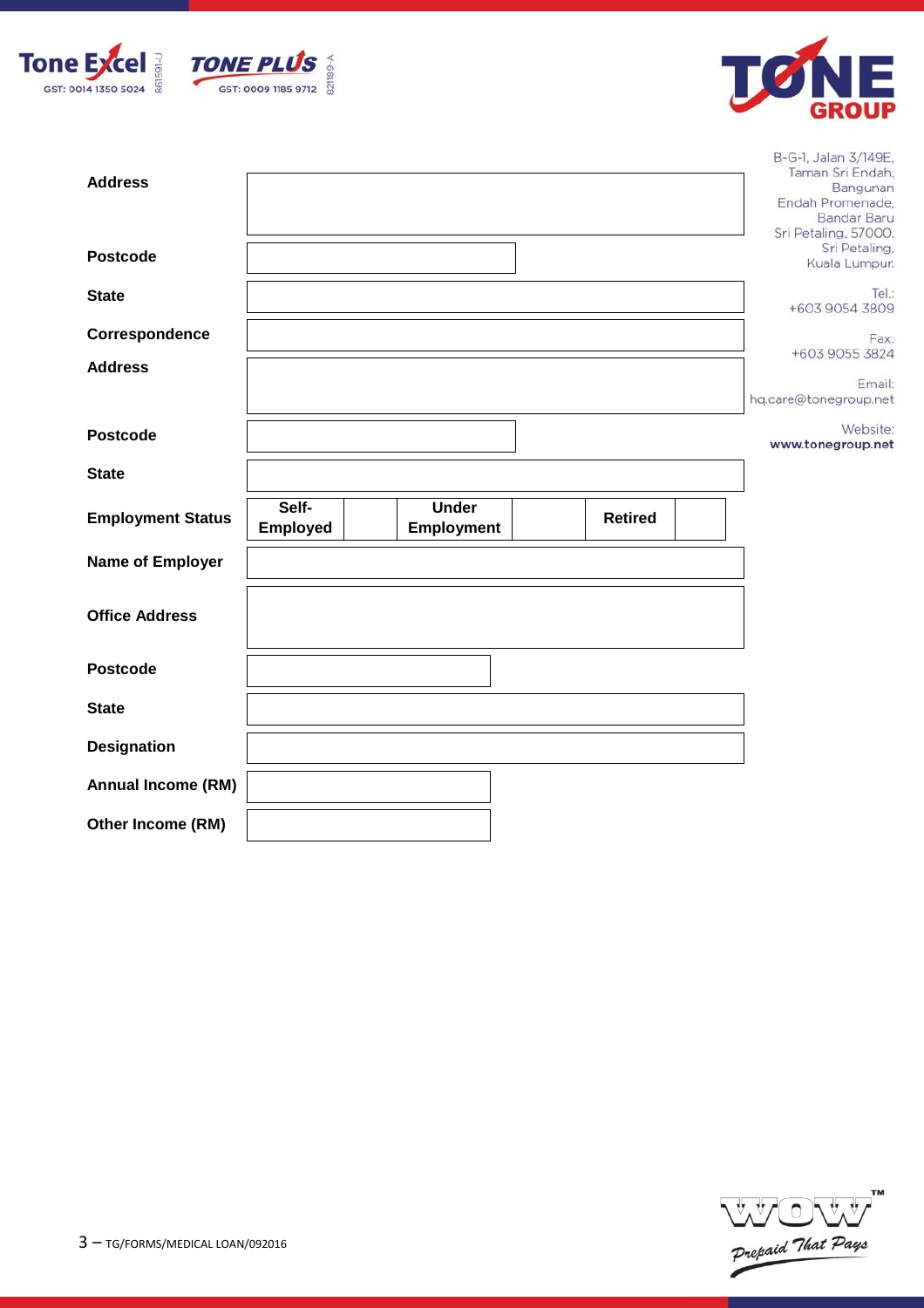



# **D. FAMILY PARTICULARS** *(parents, guardians, siblings/dependents)*

| <b>FULL NAME</b> | <b>NRIC</b> | <b>RELATIONSHIP</b> | <b>OCCUPATION</b> | <b>ANNUAL</b><br><b>INCOME (RM)</b> |
|------------------|-------------|---------------------|-------------------|-------------------------------------|
|                  |             |                     |                   |                                     |
|                  |             |                     |                   |                                     |
|                  |             |                     |                   |                                     |
|                  |             |                     |                   |                                     |
|                  |             |                     |                   |                                     |
|                  |             |                     |                   |                                     |
|                  |             |                     |                   |                                     |
|                  |             |                     |                   |                                     |
|                  |             |                     |                   |                                     |
|                  |             |                     |                   |                                     |
|                  |             |                     |                   |                                     |

B-G-1, Jalan 3/149E, Taman Sri Endah, Bangunan Endah Promenade, Bandar Baru Sri Petaling, 57000. Sri Petaling, Kuala Lumpur.

> Tel.: +603 9054 3809

> Fax: +603 9055 3824

Email: hq.care@tonegroup.net

> Website: www.tonegroup.net

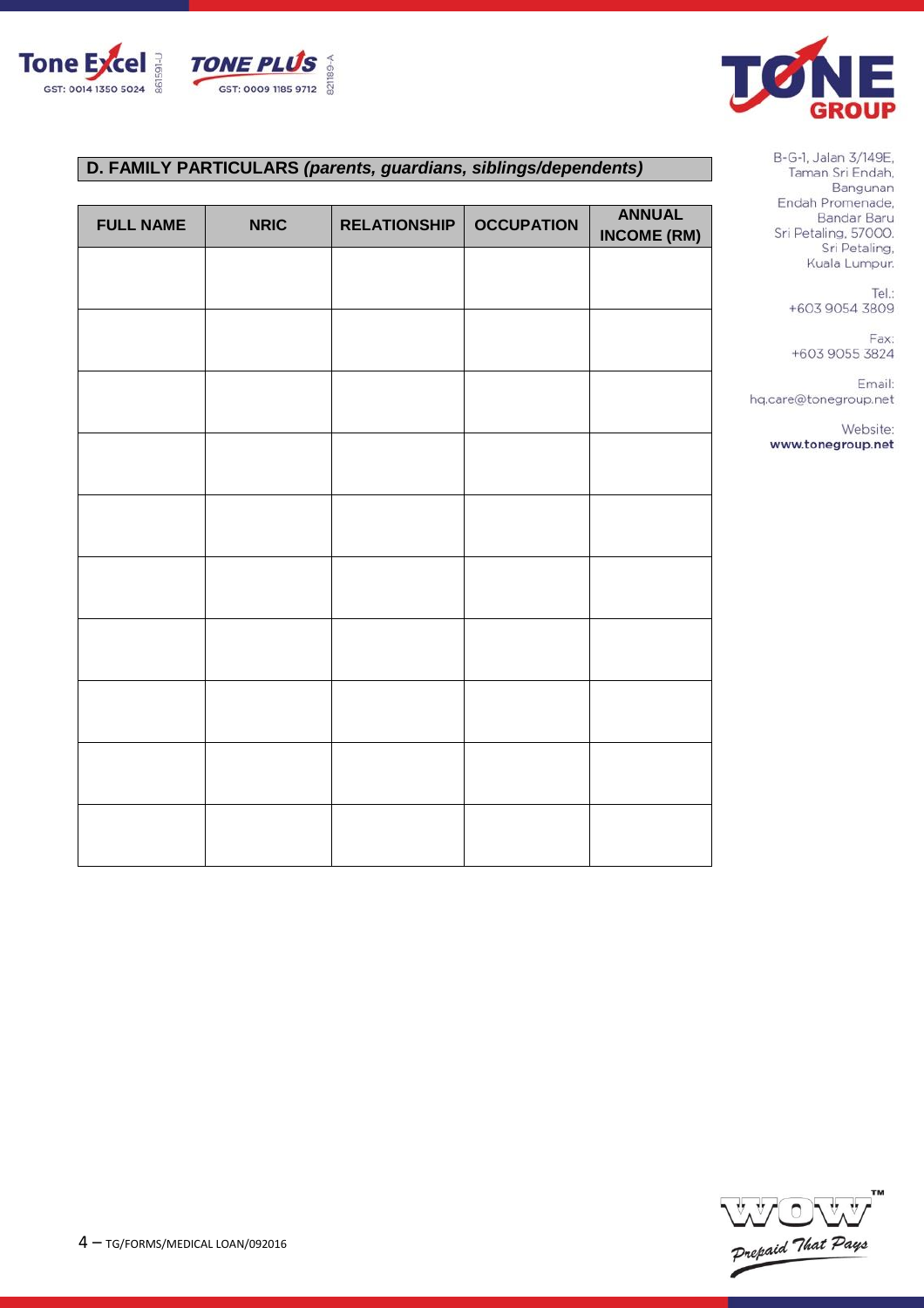



B-G-1, Jalan 3/149E, Taman Sri Endah, Bangunan

# **E. REFEREES** *(not related to the Applicant)*

|                                            | 1 <sup>st</sup> Referee | Endah Promenade,<br>Bandar Baru                        |
|--------------------------------------------|-------------------------|--------------------------------------------------------|
| <b>Full Name</b><br>(as per NRIC/Passport) |                         | Sri Petaling, 57000.<br>Sri Petaling,<br>Kuala Lumpur. |
| <b>Occupation</b>                          |                         | Tel.:<br>+603 9054 3809                                |
| <b>Address</b>                             |                         | Fax:<br>+603 9055 3824                                 |
| <b>Postcode</b>                            |                         | Email:<br>hq.care@tonegroup.net                        |
| <b>State</b>                               |                         | Website:<br>www.tonegroup.net                          |
| <b>Contact No</b>                          |                         |                                                        |
|                                            | 2 <sup>nd</sup> Referee |                                                        |
| <b>Full Name</b><br>(as per NRIC/Passport) |                         |                                                        |
| <b>Occupation</b>                          |                         |                                                        |
| <b>Address</b>                             |                         |                                                        |
| <b>Postcode</b>                            |                         |                                                        |
| <b>State</b>                               |                         |                                                        |
| <b>Contact No</b>                          |                         |                                                        |

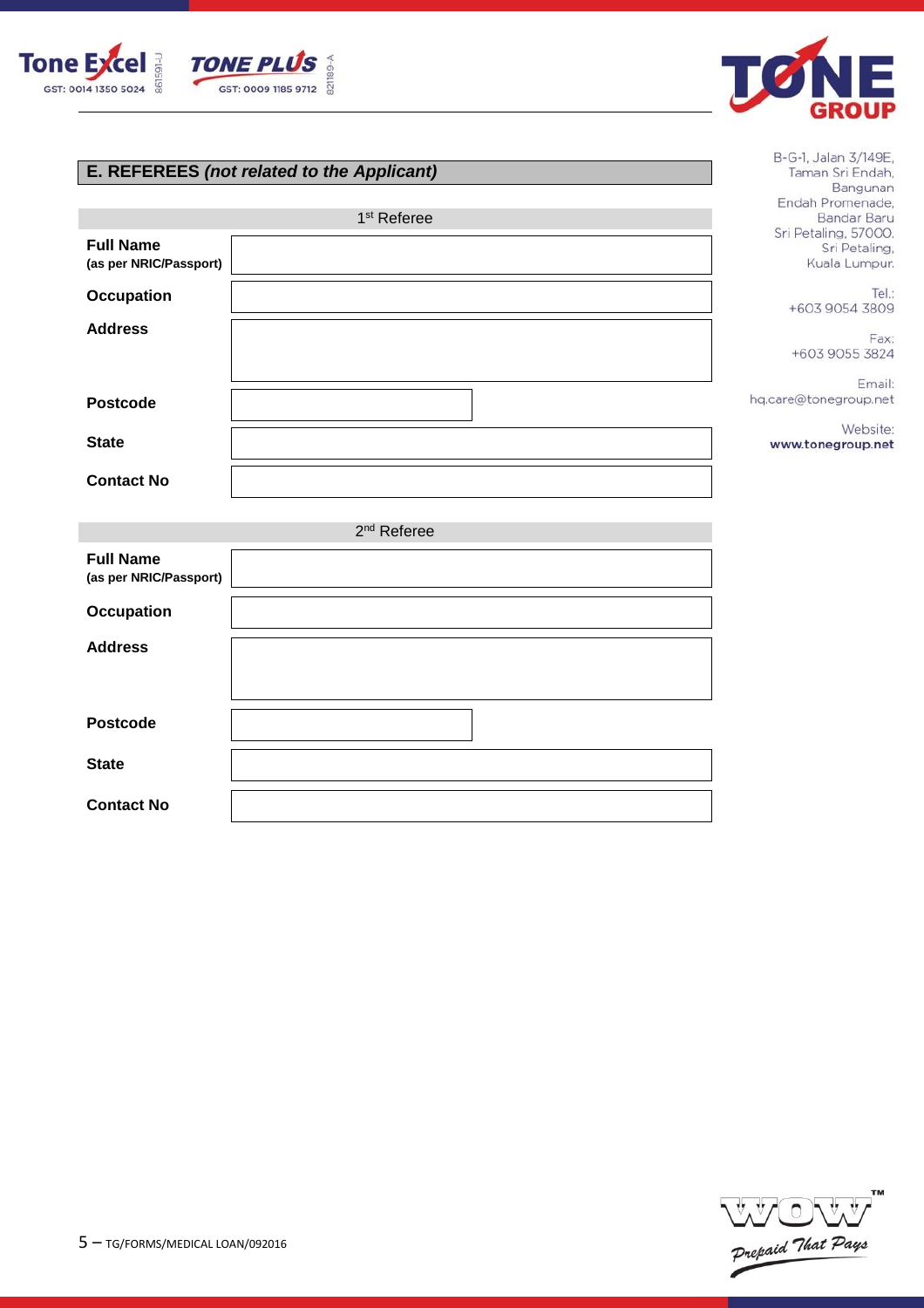



# **F. APPLICANT DECLARATION**

I HEREBY declare that the above information provided in this FORM is true and correct. I authorise and consent Tone Excel Sdn Bhd/ Tone Plus Sdn Bhd to obtain official records, if necessary. I understand that any information which is inaccurate or false or ommitted will render this application invalid and that, if admitted on the basis of such information, my application can be withdrawn or any medical loan approved be revoked and/or any medical loan granted be recalled .

I UNDERSTAND that I have to execute a Medical Loan Agreement and to furnish a suitable guarantor prior to any loan amount granted to me.

| <b>Name</b>    |  |
|----------------|--|
|                |  |
| Signature      |  |
|                |  |
|                |  |
| <b>NRIC No</b> |  |
|                |  |
| <b>Date</b>    |  |
|                |  |

B-G-1, Jalan 3/149E, Taman Sri Endah. Bangunan Endah Promenade. Bandar Baru Sri Petaling, 57000. Sri Petaling, Kuala Lumpur.

> Tel.: +603 9054 3809

Fax: +603 9055 3824

Email: hq.care@tonegroup.net

> Website: www.tonegroup.net

#### **OFFICE USE ONLY**

| <b>Date Received</b>             |                 |            |  |
|----------------------------------|-----------------|------------|--|
| <b>Supporting</b><br>Document(s) | <b>Complete</b> | Incomplete |  |
| <b>Application Status</b>        | <b>Approve</b>  | Reject     |  |
| <b>Loan Amount</b><br>(RM)       |                 |            |  |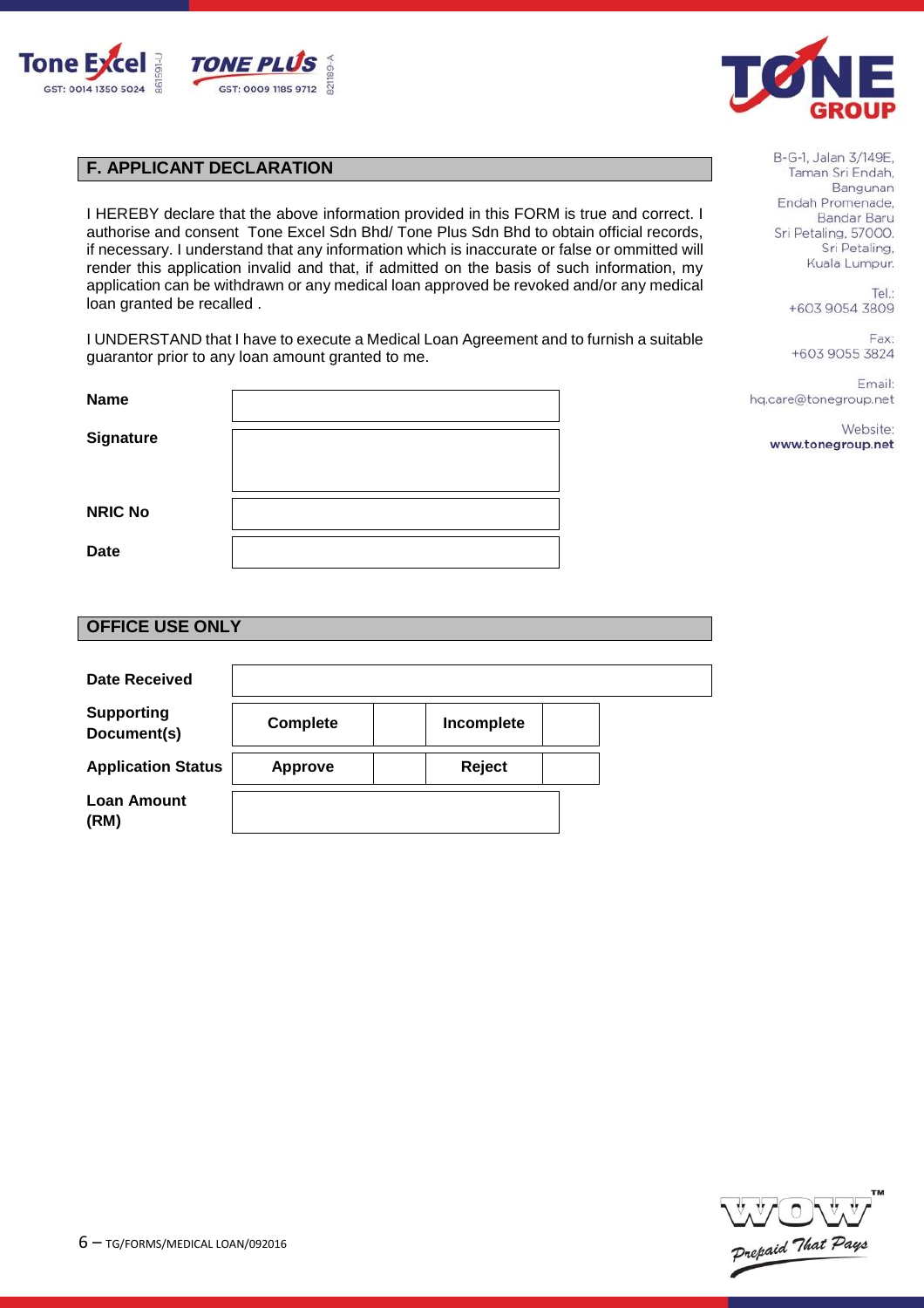



#### **PERSONAL DATA PROTECTION ACT 2010 NOTICE**

This privacy notice for personal data (**"PDPA Notice"**) is issued to all the members of **Tone Excel Sdn Bhd/Tone Plus Sdn Bhd** (**"the Company"**), pursuant to the statutory requirements of the Personal Data Protection Act 2010 ("PDPA"). This PDPA Notice explains how the Company collects and handles your personal information in accordance with the Malaysian Personal Data Protection Act 2010. Please note that the Company may amend this PDPA Notice at any time without prior notice.

### **1. PERSONAL DATA**

- 1.1 In order to enable the Company to process your application, the Company may need to and/or may be required to collect, record, hold, use, disclose and store (i.e. "process") personal information and financial information about you, including but not limited to:
	- a) personal information to establish your identity and background;<br>b) personal information to establish your financial standing, credity
	- b) personal information to establish your financial standing, creditworthiness and/or suitability for any of the Company services applied for (if required); and/or
	- c) personal information that you provide when you apply for any of the Company services.
- 1.2 You may be required to supply the Company with your name, address, phone number, e-mail address, photograph and other personal information requested in the form attached.
- 1.3 If you fail to supply the Company with such personal data, the Company may not be able to process your application.
- 1.4 The Company may obtain this information from yourself and from a variety of sources, including but not limited to:
	- a) through your relationship with the Company, for example information provided by you in application forms;
	- b) through your verbal and written communications with the Company and/or the Company authorised agents;
	- c) from third parties connected with you, such as employers, other Branch, Junior Center, and Service Center, guarantors subject to your prior consent; and/or
	- d) from such other sources in respect of which you have given your consent to disclose information relating to you and/or where not otherwise restricted.
- 1.5 In respect of Personal Data of third parties and/or guarantors such as your spouse and family members, you warrant that you have obtained their consent allowing the Company to process their personal data and you will extend a copy of this Notice to them.

#### **2. PURPOSE OF PROCESSING OF PERSONAL DATA**

- 2.1 The purposes for which your personal data may be used are, but not limited to:
	- a) To administer and conduct assessment of your application to get scholarship/medical loan/study loan from the Company;
	- b) To better understand your needs;
	- c) To provide services to you;



B-G-1, Jalan 3/149E, Taman Sri Endah, Bangunan Endah Promenade. **Bandar Baru** Sri Petaling, 57000. Sri Petaling, Kuala Lumpur.

> Tel: +603 9054 3809

Fax: +603 9055 3824

Email: hq.care@tonegroup.net

> Website: www.tonegroup.net